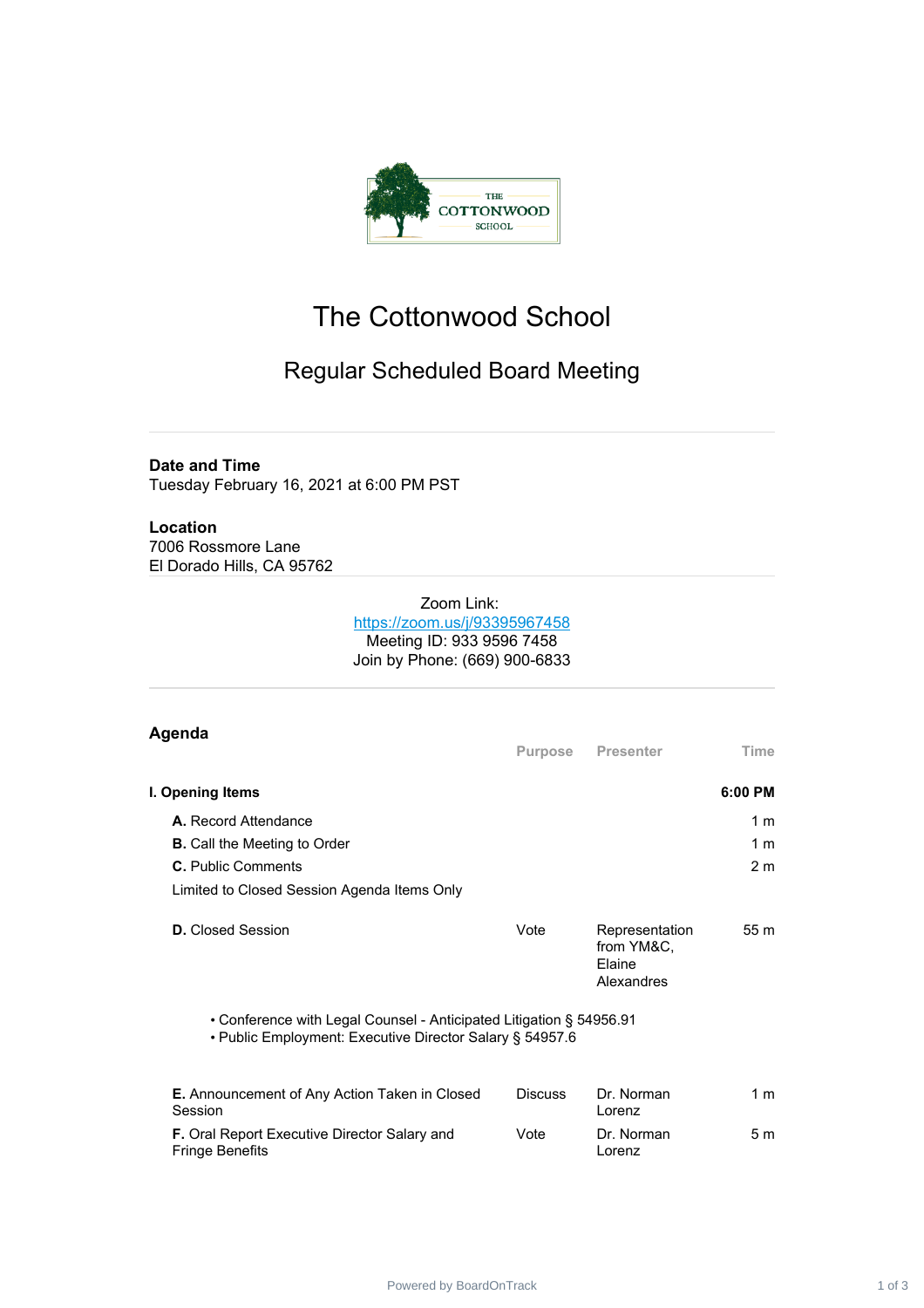| II. Open Session - Opening Items                                        |                           |                                                              | 7:05 PM         |  |  |
|-------------------------------------------------------------------------|---------------------------|--------------------------------------------------------------|-----------------|--|--|
| A. Approval of the Agenda                                               | Vote                      |                                                              | 1 <sub>m</sub>  |  |  |
| <b>B.</b> Public Comments                                               | FYI                       |                                                              | 2 <sub>m</sub>  |  |  |
| <b>C.</b> Executive Director's Report                                   | <b>FYI</b>                | Cindy Garcia                                                 | 25 <sub>m</sub> |  |  |
| <b>D.</b> Approve Minutes                                               | Approve<br><b>Minutes</b> |                                                              | 1 <sub>m</sub>  |  |  |
| Approve minutes for Regular Scheduled Board Meeting on January 19, 2021 |                           |                                                              |                 |  |  |
| E. Approve Minutes                                                      | Approve<br><b>Minutes</b> |                                                              | 1 m             |  |  |
| Approve minutes for Special Board Meeting on January 27, 2021           |                           |                                                              |                 |  |  |
| III. Finance                                                            |                           |                                                              | 7:35 PM         |  |  |
| A. Fiscal Policies and Procedures Manual                                | Vote                      | Cindy Garcia<br>& Gary Jones,<br>Eric Hall and<br>Associates | 10 <sub>m</sub> |  |  |
| <b>B.</b> January Financials & Second Interim Report                    | Vote                      | Darlington<br>Ahaiwe                                         | 10 <sub>m</sub> |  |  |
| <b>C.</b> 2021-2022 Budget Draft                                        | <b>Discuss</b>            | Darlington<br>Ahaiwe                                         | 5 m             |  |  |
| <b>D.</b> Auditor Selection Form                                        | Vote                      | Cindy Garcia                                                 | 5 m             |  |  |
| IV. Academic Excellence<br>8:05 PM                                      |                           |                                                              |                 |  |  |
| A. Policy and Procedure for Opting Out of State<br>Testing              | Vote                      | Cindy Garcia                                                 | 5 m             |  |  |
| <b>V. Operations</b>                                                    |                           |                                                              | 8:10 PM         |  |  |
| A. Comprehensive Safety Plan                                            | Vote                      | Ann Buxton<br>and Jodiann<br>Beeson                          | 5m              |  |  |
| <b>B.</b> Updated 2021-2022 School Calendars                            | Vote                      | Cindy Garcia                                                 | 5 m             |  |  |
| C. Updated Educational Vendor Policies &<br>Procedures                  | Vote                      | Cindy Garcia                                                 | 5 <sub>m</sub>  |  |  |
| <b>VI. Governance</b>                                                   |                           |                                                              | 8:25 PM         |  |  |
| A. Acceptance of Board Member Resignation                               | Vote                      | Dr. Norman<br>Lorenz                                         | 5 m             |  |  |
| • Adina Caskey                                                          |                           |                                                              |                 |  |  |
| <b>B.</b> Board Member Vacancy                                          | Vote                      | Cindy Garcia,<br>Ann Buxton                                  | 10 <sub>m</sub> |  |  |
| C. Adhoc Committee - Board Recruitment                                  | Vote                      | Cindy Garcia,<br>Ann Buxton                                  | 10 <sub>m</sub> |  |  |
| <b>VII. Closing Items</b><br>8:50 PM                                    |                           |                                                              |                 |  |  |
| A. Board of Directors Comments & Requests                               | <b>Discuss</b>            |                                                              | 2 <sub>m</sub>  |  |  |

**Purpose Presenter Time**